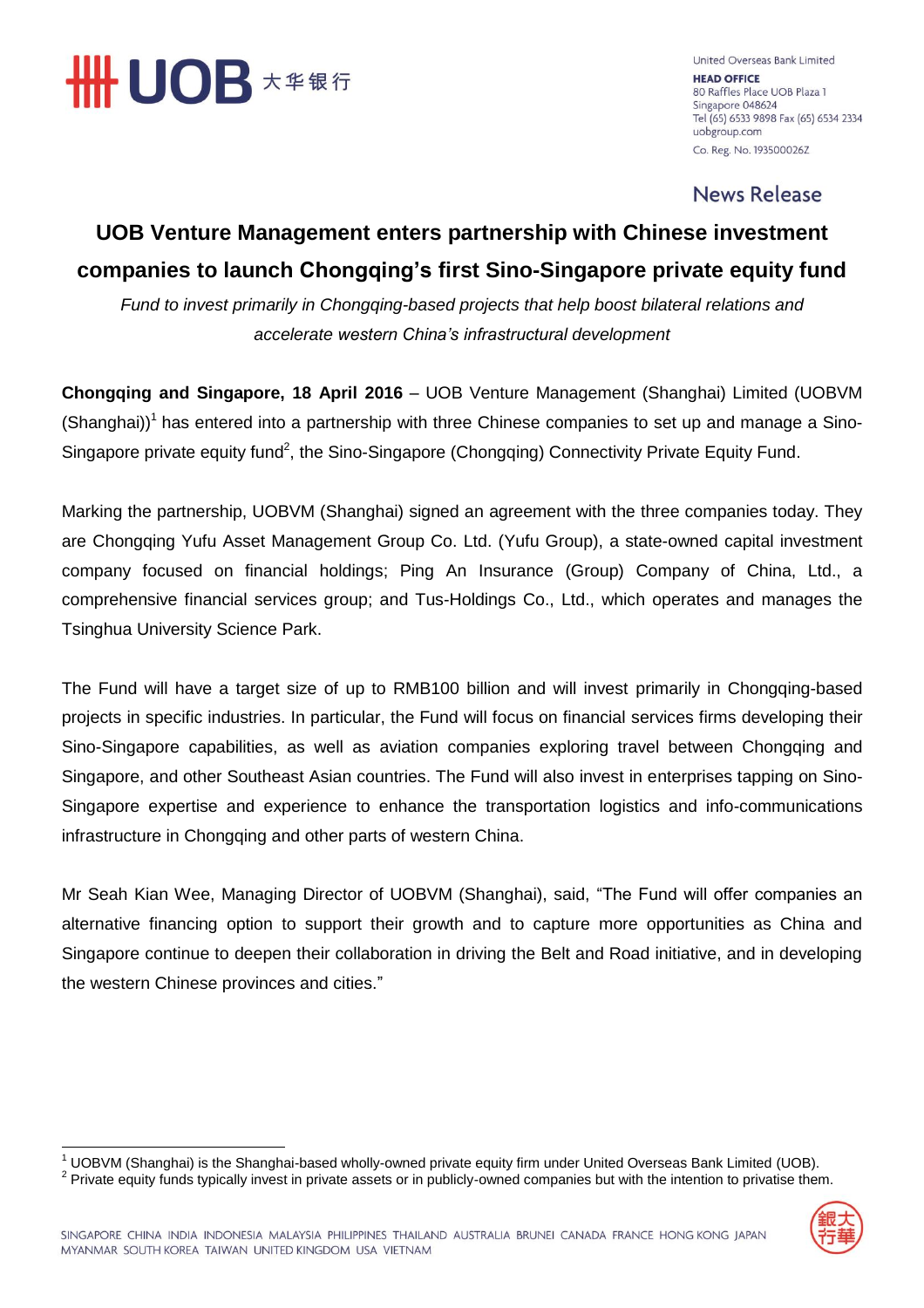

United Overseas Bank Limited **HEAD OFFICE** 80 Raffles Place UOB Plaza 1 Singapore 048624 Tel (65) 6533 9898 Fax (65) 6534 2334 uobgroup.com Co. Reg. No. 193500026Z

## **News Release**

The industries the Fund will focus on are the priority areas<sup>3</sup> of the China-Singapore collaboration in the Chongqing Connectivity Initiative  $(CCl)^4$ .

Mr Seah said that many enterprises in China are looking to establish a presence in Chongqing. They are attracted to the city's favourable business environment arising from the country's efforts to improve Chongqing's connectivity with other Chinese cities, with Singapore as well as with Southeast Asia.

In 2015, western China's economy saw greater growth than central and eastern China. In particular Chongqing, with its high growth of 11 per cent, was the country's fastest-growing city<sup>5</sup>.

"We believe that Chongqing's position as the trading and economic hub of western China will be strengthened as there are now more business and investment prospects in the city. This in turn will lead to greater demand for various sources of financing to suit different working capital requirements for companies' domestic and overseas expansion plans," said Mr Seah.

Mr Qiao Changzhi, Deputy General Manager, Yufu Group, said, "The partnership with UOBVM (Shanghai) will enable the Fund to reach out to potential investors beyond China through UOB Group's extensive network. Their strong expertise in investment management and robust risk controls will certainly add to the Fund's competitive strengths. Our cooperation will also help to reinforce the bilateral links between Chongqing and Singapore."

– Ends –

## **About United Overseas Bank**

United Overseas Bank Limited (UOB) is a leading bank in Asia with a global network of more than 500 offices in 19 countries and territories in Asia Pacific, Europe and North America. Since its incorporation in 1935, UOB has grown organically and through a series of strategic acquisitions. UOB is rated among the world's top banks: Aa1 by Moody's and AA- by Standard & Poor's and Fitch Ratings respectively.

In Asia, UOB operates through its head office in Singapore and banking subsidiaries in China, Indonesia, Malaysia and Thailand, as well as branches and representative offices.



 3 Source: Ministry of Trade and Industry Singapore

<sup>&</sup>lt;sup>4</sup> The formal term of the initiative is China-Singapore (Chongqing) Demonstration Initiative on Strategic Connectivity. It is the third China-Singapore government-led project in China, following Suzhou Industrial Park and Tianjin Eco-city.

<sup>5</sup> Source: National Bureau of Statistics of the People's Republic of China